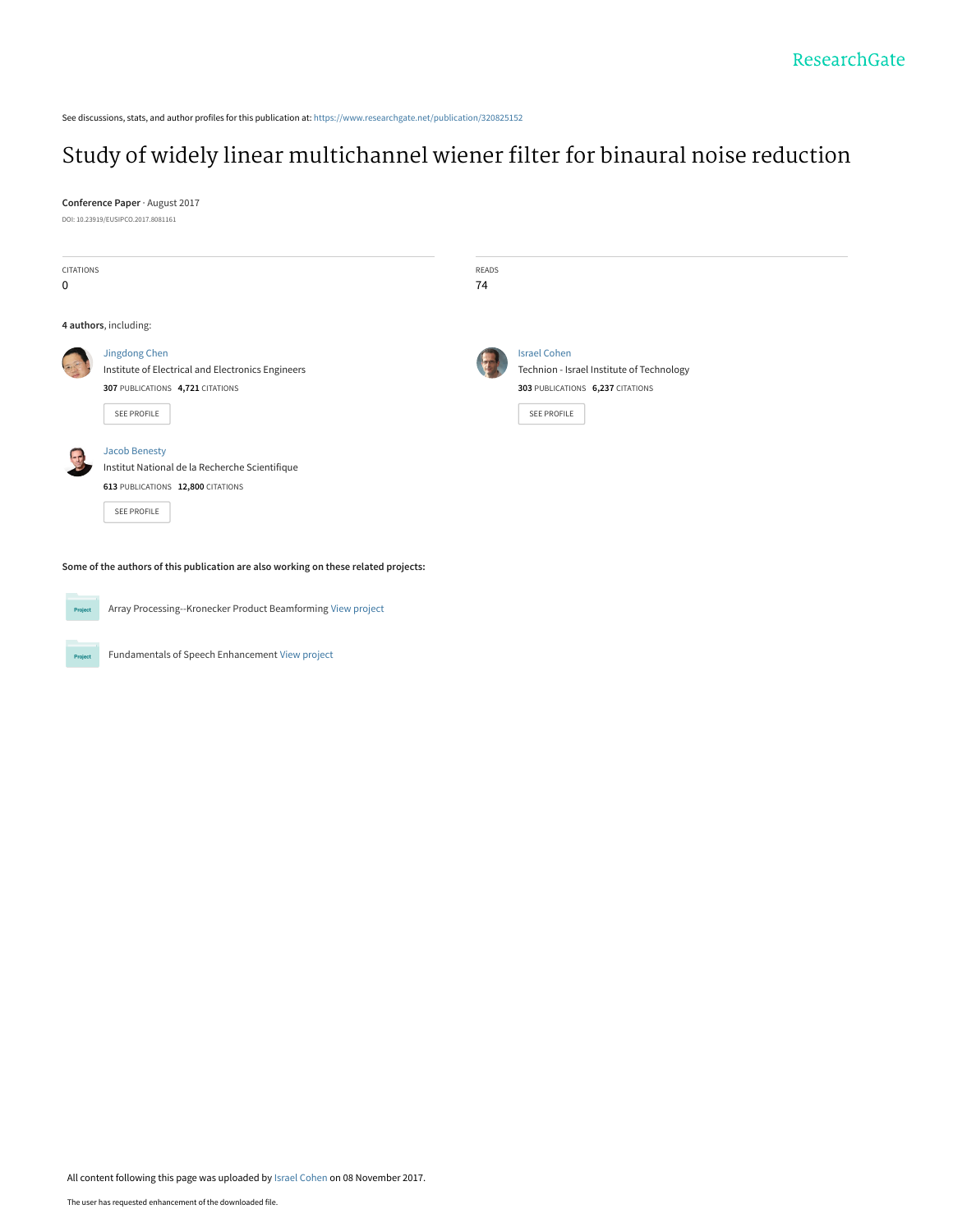# Study of Widely Linear Multichannel Wiener Filter for Binaural Noise Reduction

Xin Leng*∗* , Jingdong Chen*∗* , Israel Cohen*†* , and Jacob Benesty*‡*

*∗*Northwestern Polytechnical University, CIAIC and School of Marine Science and Technology, Xi'an, China.

*†*Technion-Israel Institute of Technology, Department of Electrical Engineering, Haifa, Israel.

*‡*University of Quebec, INRS-EMT, Montreal, Canada.

*Abstract*—In this paper, we study the binaural noise-reduction problem using an array of microphones. The widely linear (WL) framework in the short-time-Fourier-transform (STFT) domain is adopted. In such a framework, the microphone array signals and binaural outputs are first merged into complex signals. These complex signals are subsequently transformed into the STFT domain. The WL estimation theory is then applied in STFT subbands with interband correlation to form the optimal WL Wiener filter, which exploits the noncircular properties of the input complex signals to achieve noise reduction and meanwhile to preserve the sound spatial realism. Finally, the time-domain binaural output is reconstructed from the output of the WL Wiener filter using the inverse STFT. The effectiveness of the developed STFT-domain WL Wiener filter for binaural noise reduction is justified using experiments.

#### I. INTRODUCTION

Binaural noise reduction is an important problem in many applications e.g., hearing aids, virtual/augmented reality, 3D gaming, teleconferencing, etc. It has received tremendous research interest over the last few decades [1]–[10]. Unlike the widely studied subject of monaural noise reduction, which aims only at reducing noise, the objective of binaural noise reduction consists of two aspects: noise reduction (to improve either speech quality or intelligibility [11]) and preservation of sound spatial information. To achieve this objective, a binaural noise-reduction system generally takes multichannel (at least two) inputs from an array of microphones and produces twochannel outputs.

A straightforward way of achieving binaural noise reduction is through the use of some monaural noise reduction techniques to produce two outputs while some constraints between the two outputs are applied to preserve the so-called sound spatial cues [3]–[5]. But this method requires good estimation of the spatial cues and preservation process is in general not optimal. Recently, a widely linear (WL) filtering approach was developed to achieve binaural noise reduction using two microphones [6], [7]. It works in the complex domain by combining both the stereo input and expected binaural output signals into complex signals. Through this, the binaural noise reduction problem is transformed into one of single-channel noise reduction under the WL filtering framework. More recently, this principle was extended to the case of multiple microphones [8]. The WL filtering approach is proven to be effective for binaural noise reduction. However, the timedomain formulation and processing developed in [6]–[8] is in general computationally very expensive. To make the implementation more efficient, the time-domain framework was extended to the short-time-Fourier-transform (STFT) domain in [10], where coefficients from different STFT subbands are assumed to be uncorrelated.

This paper is also concerned with the binaural noisereduction problem performed in the STFT domain. In contrast with the previous work reported in [10], the contribution of our paper lies in the following two aspects. First, we show that with the WL model in the STFT domain, there exists some relationship between certain subbands. Second, a WL Wiener filter is developed that takes into account the relationship between different subbands to achieve binaural noise reduction. We will show how to derive the optimal WL Wiener filter when interband relationship is taken into account. The performance of the developed STFT-domain WL Wiener filter is verified using experiments and comparison is made to show the advantage of the WL Wiener filter in this paper over its counterpart in [10].

#### II. PROBLEM FORMULATION

The signal model adopted in this paper is same as the one used in [8]. Let us consider the scenario where a sound source radiates a signal of interest in a reverberant and noisy acoustic environment. We use a microphone array (with 2*M* sensors) to capture the signal. Then, the output of each microphone is written as

$$
y_{r,m}(t) = s(t) * g_{r,m}(t) + v_{r,m}(t)
$$
  
=  $x_{r,m}(t) + v_{r,m}(t), \ m = 1, 2, ..., 2M,$  (1)

where  $s(t)$  is the unknown sound source signal,  $*$  denotes linear convolution,  $g_{r,m}(t)$  denotes the room impulse response from *s*(*t*) to the *m*th channel, and  $x_{r,m}(t) = s(t) * g_{r,m}(t)$  and  $v_{r,m}(t)$  are the convolved speech and additive noise, respectively, captured by the *m*th microphone. All the signals  $x_{r,m}(t)$ and  $v_{r,m}(t)$  are assumed to be real, broadband, and zero mean. Furthermore, it is assumed that the signals  $x_{r,m}(t)$  are uncorrelated with  $v_{r,m}(t)$ . By definition,  $x_{r,m}(t)$  are assumed to be coherent across the array, while  $v_{r,m}(t)$  may be either partially coherent or incoherent across the array.

To achieve binaural noise reduction, we need to simultaneously recover the speech signals at two of the 2*M* microphones. Without loss of generality, we choose to recover  $x_{r,1}(t)$  and  $x_{r,M+1}(t)$ . Following the principle in [6], [8],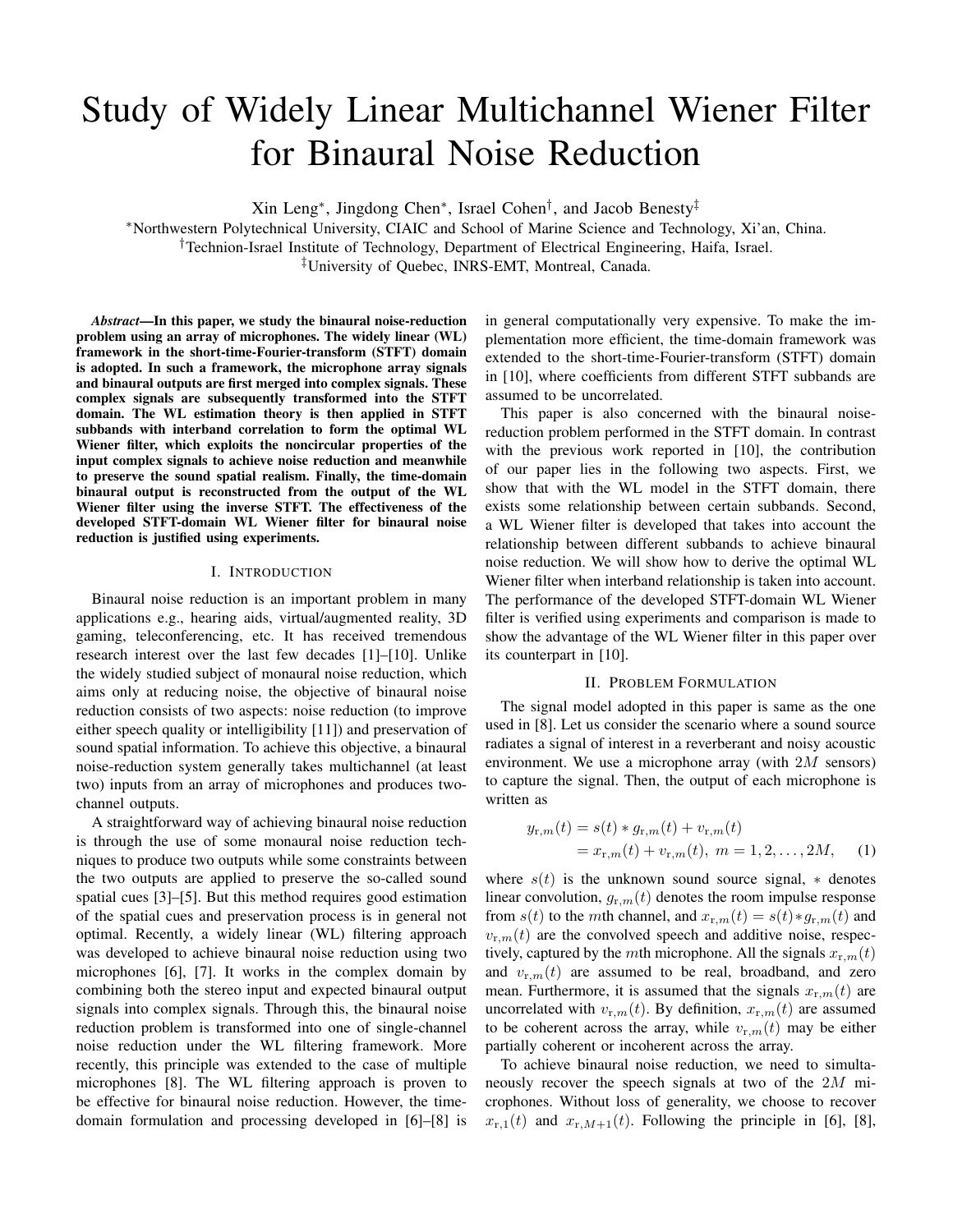we choose to work in the complex domain by merging the real array outputs into complex signals so that the original problem is converted to one of multiple-input-single-output noise reduction. With the real signal model given in (1), the complex signals used in this paper are formed as

$$
y_i(t) \triangleq y_{r,i}(t) + jy_{r,M+i}(t)
$$
  
=  $s(t) * g_i(t) + v_i(t)$   
=  $x_i(t) + v_i(t), i = 1, 2, ..., M,$  (2)

where  $j = \sqrt{-1}$  denotes the imaginary unit,  $g_i(t) = g_{r,i}(t) +$  $j g_{r,M+i}(t)$  is the complex acoustic impulse response for the *i*th complex channel,  $x_i(t) = x_{r,i}(t) + jx_{r,M+i}(t)$  is the complex clean signal, and  $v_i(t) = v_{r,i}(t) + jv_{r,M+i}(t)$  is the complex additive noise. With the above complex signal model, the binaural noise-reduction problem can now be restated as: minimizing the effect of the noise term,  $v_i(t)$ , thereby recovering the complex signal  $x_1(t)$ , including the spatial information embedded in it.

As demonstrated in [6], [7], all the signals  $y_i(t)$  are noncircular complex random variables (CRVs). So, the WL filtering theory needs to be used in order to recover  $x_1(t)$  from the M complex noisy signals  $y_i(t)$ .

In the STFT domain, we can rewrite (2) as

$$
Y_i(k, n) = X_i(k, n) + V_i(k, n),
$$
\n(3)

where  $Y_i(k, n)$ ,  $X_i(k, n)$ , and  $V_i(k, n)$  are respectively the STFT coefficients of the complex signals  $y_i(t)$ ,  $x_i(t)$ , and  $v_i(t)$ at frequency-bin  $k$  (with  $k = 0, 1, \ldots, K - 1$  and  $K$  being the total frequency bins) and time-frame *n*. Putting  $Y_i(k, n)$ ,  $i = 1, 2, \dots, M$ , into a vector notation, we get

$$
\mathbf{y}(k,n) = \mathbf{x}(k,n) + \mathbf{v}(k,n),\tag{4}
$$

where  $\mathbf{y}(k, n) \triangleq [Y_1(k, n) Y_2(k, n) \cdots Y_M(k, n)]^T$  with <sup>T</sup> standing for the transpose operator, and  $\mathbf{x}(k, n)$  and  $\mathbf{v}(k, n)$ are defined analogously to  $y(k, n)$ .

# III. CORRELATION BETWEEN DIFFERENT STFT SUBBANDS

In monaural noise reduction in the STFT domain, coefficients from different STFT subbands are assumed uncorrelated either implicitly or explicitly and noise reduction at different bands are typically processed independently. This is generally true for real signals if the length of the fast Fourier transform (FFT) is sufficiently large. The same assumption was adopted in [10] for binaural noise reduction in the STFT domain with the WL framework. However, with the signal model given in (3), there exists certain relationship between the STFT coefficients at the  $k$  and  $(K - k)$ th subbands [12], [13]. As a matter of fact, it can be checked from (3) that

$$
X_i^*(K - k, n) = \frac{G_i^*(K - k)}{G_i(k)} X_i(k, n),
$$
 (5)

where the superscript  $*$  stands for complex conjugation, and  $G_i(k)$  is the STFT coefficient of  $g_i(t)$ . Therefore, both the coefficients from the *k* and  $(K - k)$ th subbands should be considered together in order to recover the clean speech at the *k*th subband. To explore this relationship, let us define the following signal vector:

$$
\underline{\mathbf{y}}(k,n) \triangleq \begin{bmatrix} \mathbf{y}(k,n) \\ \mathbf{y}^*(K-k,n) \end{bmatrix}
$$
  
= 
$$
\begin{bmatrix} \mathbf{x}(k,n) \\ \mathbf{x}^*(K-k,n) \end{bmatrix} + \begin{bmatrix} \mathbf{v}(k,n) \\ \mathbf{v}^*(K-k,n) \end{bmatrix}
$$
  
= 
$$
\underline{\mathbf{x}}(k,n) + \underline{\mathbf{v}}(k,n),
$$
 (6)

where  $\underline{\mathbf{x}}(k, n)$  and  $\underline{\mathbf{v}}(k, n)$  are defined analogously to  $\mathbf{y}(k, n)$ , respectively. It follows then that

$$
\mathbf{x}(k,n) = \mathbf{d}(k)X_1(k,n),\tag{7}
$$

$$
\mathbf{x}^*(K-k,n) = \mathbf{d}'(K-k)X_1(k,n),\tag{8}
$$

where

$$
\mathbf{d}(k) = \left[1 \frac{G_2(k)}{G_1(k)} \cdots \frac{G_M(k)}{G_1(k)}\right]^T, \tag{9}
$$

$$
\mathbf{d}'(K-k) = \left[\frac{G_1^*(K-k)}{G_1(k)} \frac{G_2^*(K-k)}{G_1(k)} \cdots \frac{G_M^*(K-k)}{G_1(k)}\right]^T.
$$
\n(10)

Combining  $(6)$ ,  $(7)$ , and  $(8)$ , we obtain

$$
\underline{\mathbf{y}}(k,n) = \underline{\mathbf{d}}(k)X_1(k,n) + \underline{\mathbf{v}}(k,n),\tag{11}
$$

where

$$
\underline{\mathbf{d}}(k) \triangleq \begin{bmatrix} \mathbf{d}(k) \\ \mathbf{d}'(K-k) \end{bmatrix} . \tag{12}
$$

From the signal model (11), one can see that the binaural noise-reduction problem now is changed into one of estimating  $X_1(k, n)$  from the complex signal vector  $y(k, n)$ .

## IV. STFT-DOMAIN WIDELY LINEAR FILTERING FOR BINAURAL NOISE REDUCTION

The estimation of  $X_1(k, n)$  from the complex signal vector **y**(*k, n*) can be accomplished using the WL estimation theory [14]–[16] as

$$
\widehat{X}_1(k,n) = \mathbf{h}^H(k,n)\mathbf{y}(k,n) + \mathbf{h}'^H(k,n)\mathbf{y}^*(k,n)
$$
  
= 
$$
\widetilde{\mathbf{h}}^H(k,n)\widetilde{\mathbf{y}}(k,n)
$$
  
= 
$$
\widetilde{\mathbf{h}}^H(k,n)\widetilde{\mathbf{x}}(k,n) + \widetilde{\mathbf{h}}^H(k,n)\widetilde{\mathbf{v}}(k,n),
$$
 (13)

where the superscript  $^H$  denotes the conjugate-transpose operator,  $h(k, n)$  and  $h'(k, n)$  are two complex finite-impulseresponse (FIR) filters both of length 2*M*,

$$
\widetilde{\mathbf{h}}(k,n) \triangleq \begin{bmatrix} \mathbf{h}(k,n) \\ \mathbf{h}'(k,n) \end{bmatrix}
$$
 (14)

is a vector of length 4*M*, named as the augmented WL filter,

$$
\widetilde{\mathbf{y}}(k,n) \triangleq \left[\frac{\mathbf{y}(k,n)}{\mathbf{y}^*(k,n)}\right]
$$
\n(15)

is the augmented noisy signal vector, also with a length of 4*M*, and  $\widetilde{\mathbf{x}}(k,n)$  and  $\widetilde{\mathbf{v}}(k,n)$  are defined analogously to  $\widetilde{\mathbf{y}}(k,n)$ .

If we set  $h'(k, n) = 0_{2M}$  (where  $0_{2M}$  is a  $2M \times 1$ vector consisting of all zero elements) for any *k* and *n*, (13)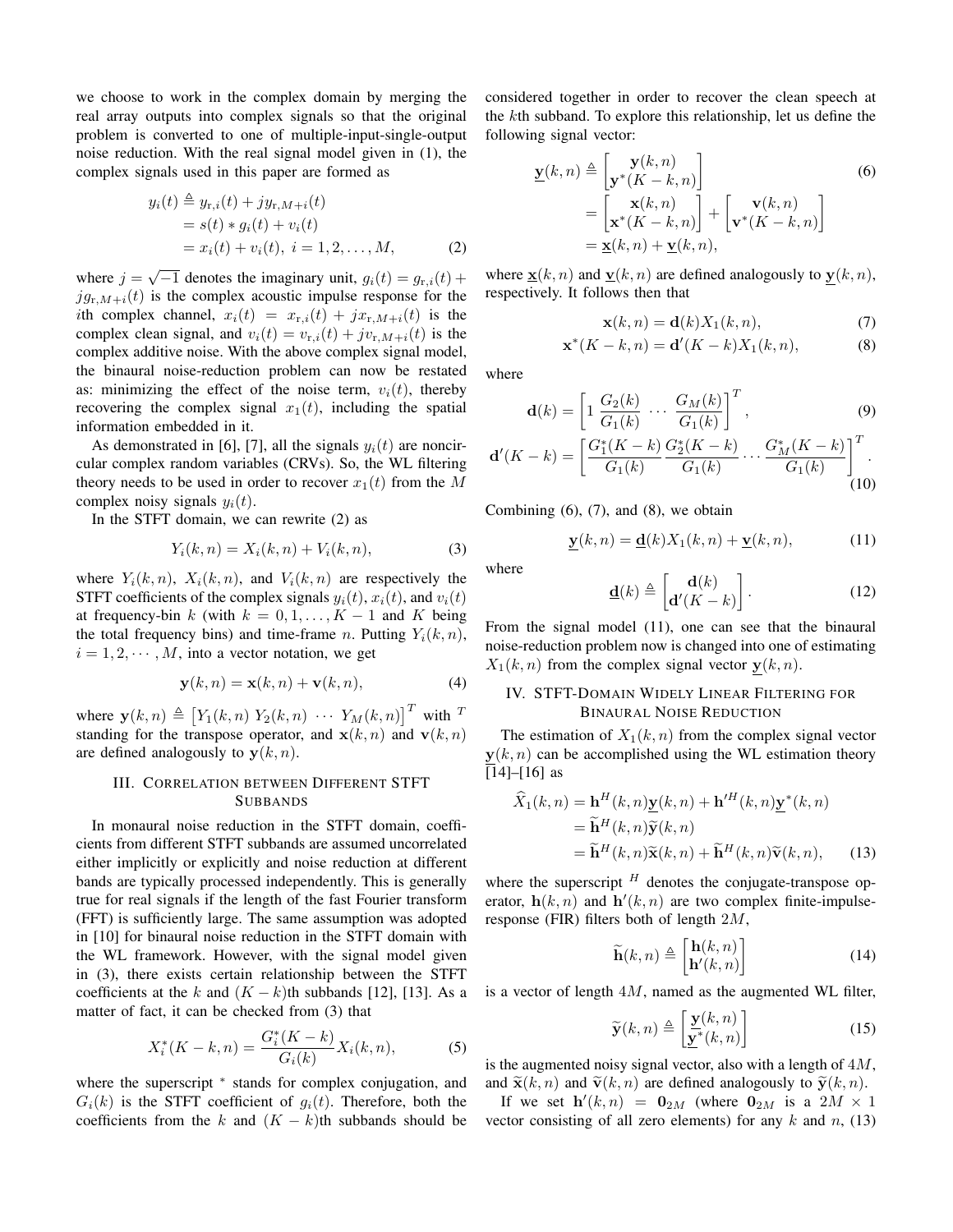degenerates to the classical linear filtering framework [17], [18]; however, this classical filtering process is not optimal for noncircular signals [14].

From (13), one can see that  $\hat{X}_1(k, n)$  depends on the signal vector  $\tilde{\mathbf{x}}(k, n)$ ; but the desired signal at frequency-bin *k* and time-frame *n* is  $X_1(k, n)$  instead of the whole vector  $\tilde{\mathbf{x}}(k, n)$ . To see how each element in  $\tilde{\mathbf{x}}(k, n)$  contributes to the estimate  $X_1(k, n)$ , let us first decompose  $X_1^*(k, n)$  as

$$
X_1^*(k, n) = \gamma_{X_1}^*(k, n) X_1(k, n) + X_1'(k, n), \qquad (16)
$$

where

$$
X_1'(k,n) = X_1^*(k,n) - \gamma_{X_1}^*(k,n)X_1(k,n), \qquad (17)
$$

$$
\gamma_{X_1}(k,n) = \frac{E[X_1^2(k,n)]}{E[|X_1(k,n)|^2]}
$$
\n(18)

is the second-order circularity quotient [19] of  $X_1(k, n)$ , and *E*[*·*] denotes the mathematical expectation. If  $\gamma_{X_1}(k, n) = 0$ ,  $X_1(k, n)$  is second-order circular; otherwise,  $X_1(k, n)$  is noncircular. The absolute value of  $\gamma_{X_1}(k, n)$ , which is between 0 and 1, quantifies the degree of noncircularity of  $X_1(k, n)$ ; a larger value of  $|\gamma_{X_1}(k,n)|$  indicates that  $X_1(k,n)$  more noncircular. From (16), it can checked that

$$
E[X_1'(k,n)X_1^*(k,n)] = 0.
$$
 (19)

Using (16), we can write  $\tilde{\mathbf{x}}(k, n)$  as

$$
\widetilde{\mathbf{x}}(k,n) = \mathbf{d}_{X_1}(k,n) X_1(k,n) + \widetilde{\mathbf{x}}'(k,n) \n= \mathbf{x}_d(k,n) + \widetilde{\mathbf{x}}'(k,n),
$$
\n(20)

where

where

$$
\mathbf{d}_{X_1}(k,n) \triangleq \begin{bmatrix} \mathbf{\underline{d}}(k) \\ \gamma_{X_1}^*(k,n)\mathbf{\underline{d}}^*(k) \end{bmatrix}
$$

$$
= \frac{E[\widetilde{\mathbf{x}}(k,n)X_1^*(k,n)]}{E[|X_1(k,n)|^2]},
$$
(21)

$$
\mathbf{x}_{d}(k,n) \triangleq \mathbf{d}_{X_1}(k,n) X_1(k,n), \tag{22}
$$

$$
\widetilde{\mathbf{x}}'(k,n) \triangleq \begin{bmatrix} \mathbf{0}_{2M} \\ X'_1(k,n)\underline{\mathbf{d}}^*(k) \end{bmatrix} . \tag{23}
$$

Now, substituting (20) into (13), we get

$$
\widehat{X}_1(k,n) = \widetilde{\mathbf{h}}^H(k,n)[\mathbf{x}_d(k,n) + \widetilde{\mathbf{x}}'(k,n) + \widetilde{\mathbf{v}}(k,n)]
$$
  
=  $X_{\text{fd}}(k,n) + X_{\text{ri}}(k,n) + V_{\text{rn}}(k,n),$  (24)

where  $X_{\text{fd}}(k, n) \triangleq X_1(k, n) \tilde{\mathbf{h}}_{\sim}^H(k, n) \mathbf{d}_{X_1}(k, n)$  is the filtered desired signal,  $X_{\text{ri}}(k, n) \triangleq \widetilde{\mathbf{h}}^H(k, n) \widetilde{\mathbf{x}}^{\prime}(k, n)$  is called the residual interference, and  $V_{\text{rn}}(k, n) \triangleq \mathbf{h}^H(k, n)\tilde{\mathbf{v}}(k, n)$  is called the residual noise.

One can verify that the two vectors  $\tilde{\mathbf{y}}(k, n)$  and  $\tilde{\mathbf{y}}(K - k, n)$ satisfy the following relation:

$$
\widetilde{\mathbf{y}}(K - k, n) = \mathbf{P}\widetilde{\mathbf{y}}(k, n),
$$
 (25)

$$
\mathbf{P} = \begin{bmatrix} \mathbf{0} & \mathbf{0} & \mathbf{0} & \mathbf{I}_M \\ \mathbf{0} & \mathbf{0} & \mathbf{I}_M & \mathbf{0} \\ \mathbf{0} & \mathbf{I}_M & \mathbf{0} & \mathbf{0} \\ \mathbf{I}_M & \mathbf{0} & \mathbf{0} & \mathbf{0} \end{bmatrix}
$$
(26)

is the anti-diagonal matrix which has the properties of  $P<sup>T</sup>$  = **P** and  $P^2 = I_{4M}$ ,  $I_M$  denotes the identity matrix of size  $M \times M$ . Therefore,  $\tilde{y}(K - k, n)$  is simply a permutation of  $\widetilde{\mathbf{y}}(k, n)$ . It follows then that

$$
\mathbf{\Phi}_{\widetilde{\mathbf{y}}}(K-k,n) = \mathbf{P}\mathbf{\Phi}_{\widetilde{\mathbf{y}}}(k,n)\mathbf{P},\tag{27}
$$

where  $\Phi_{\widetilde{\mathbf{y}}}(k,n) \triangleq E[\widetilde{\mathbf{y}}(k,n)\widetilde{\mathbf{y}}^H(k,n)]$  is the covariance matrix of the noisy signal vector. The above relationship can be used to reduce the complexity of the WL noise reduction filter, which will become clear in the next section.

### V. WIDELY LINEAR WIENER FILTER

Before deriving the optimal STFT-domain WL Wiener filter, let us first define the subband mean-square error (MSE) between the estimated and clean signals at the frequency-bin *k* and time-frame *n*:

$$
J(k,n) \triangleq E\big[|\widehat{X}_1(k,n) - X_1(k,n)|^2\big] = E\big[|\widetilde{\mathbf{h}}^H(k,n)\widetilde{\mathbf{y}}(k,n) - X_1(k,n)|^2\big].
$$
 (28)

The WL Wiener filter is derived by taking the gradient of the subband MSE,  $J(k, n)$ , with respect to  $\mathbf{h}^H(k, n)$  and forcing the result equal to zero. The solution is

$$
\widetilde{\mathbf{h}}_{\mathbf{W}}(k,n) = \mathbf{\Phi}_{\widetilde{\mathbf{y}}}^{-1}(k,n)\mathbf{\Phi}_{\widetilde{\mathbf{x}}}(k,n)\mathbf{i}_{4M,1}
$$
\n
$$
= [\mathbf{I}_{4M} - \mathbf{\Phi}_{\widetilde{\mathbf{y}}}^{-1}(k,n)\mathbf{\Phi}_{\widetilde{\mathbf{v}}}(k,n)]\mathbf{i}_{4M,1},
$$
\n(29)

where  $\mathbf{i}_{4M,1}$  is the first column of  $\mathbf{I}_{4M}$ , and  $\mathbf{\Phi}_{\widetilde{\mathbf{x}}}(k,n) \triangleq$  $E[\tilde{\mathbf{x}}(k,n)\tilde{\mathbf{x}}^H(k,n)]$  and  $\mathbf{\Phi}_{\tilde{\mathbf{y}}}(k,n) \triangleq E[\tilde{\mathbf{v}}(k,n)\tilde{\mathbf{v}}^H(k,n)]$  are the covariance matrices of  $\tilde{\mathbf{x}}(k, n)$  and  $\tilde{\mathbf{v}}(k, n)$ , respectively. According to (21), we have

$$
\mathbf{\Phi}_{\widetilde{\mathbf{x}}}(k,n)\mathbf{i}_{4M,1} = \phi_{X_1}(k,n)\mathbf{d}_{X_1}(k,n),\tag{30}
$$

where  $\phi_{X_1}(k, n) = E[|X_1(k, n)|^2]$  is the variance of  $X_1(k, n)$ . So, we can also write the WL Wiener filter as

$$
\widetilde{\mathbf{h}}_{\mathbf{W}}(k,n) = \phi_{X_1}(k,n)\Phi_{\widetilde{\mathbf{y}}}^{-1}(k,n)\mathbf{d}_{X_1}(k,n) \qquad (31)
$$
\n
$$
= \Phi_{\widetilde{\mathbf{y}}}^{-1}(k,n) [\phi_{Y_1}(k,n)\mathbf{d}_{Y_1}(k,n) - \phi_{V_1}(k,n)\mathbf{d}_{V_1}(k,n)],
$$

where  $\phi_{Y_1}(k, n)$  and  $\phi_{V_1}(k, n)$  are, respectively, the variances of  $Y_1(k, n)$  and  $V_1(k, n)$ , and  $d_{Y_1}(k, n)$  and  $d_{V_1}(k, n)$  are defined analogously to  $\mathbf{d}_{X_1}(k, n)$  in (21).

With the derived WL Wiener filter, the resulting signal estimate at (*k, n*) is

$$
\widehat{X}_1(k,n) = \widetilde{\mathbf{h}}_W^H(k,n)\widetilde{\mathbf{y}}(k,n) \n= \mathbf{i}_{4M,1}^T \boldsymbol{\Phi}_{\widetilde{\mathbf{x}}}(k,n)\boldsymbol{\Phi}_{\widetilde{\mathbf{y}}}^{-1}(k,n)\widetilde{\mathbf{y}}(k,n).
$$
\n(32)

Now using the relationship in (27), the estimate of  $X_1(K$ *k, n*) can be obtained as

$$
\widehat{X}_1(K-k,n) = \mathbf{i}_{4M,3M+1}^T \mathbf{\Phi}_{\widetilde{\mathbf{x}}}(k,n) \mathbf{\Phi}_{\widetilde{\mathbf{y}}}^{-1}(k,n) \widetilde{\mathbf{y}}(k,n), \tag{33}
$$

where  $\mathbf{i}_{4M,3M+1}$  is the  $(3M+1)$ th column of  $\mathbf{I}_{4M}$ . Inspecting (32) and (33), one can see that we only need to estimate the WL Wiener filter for half of the total STFT subbands, which is similar to the case of monaural noise reduction with real input signals.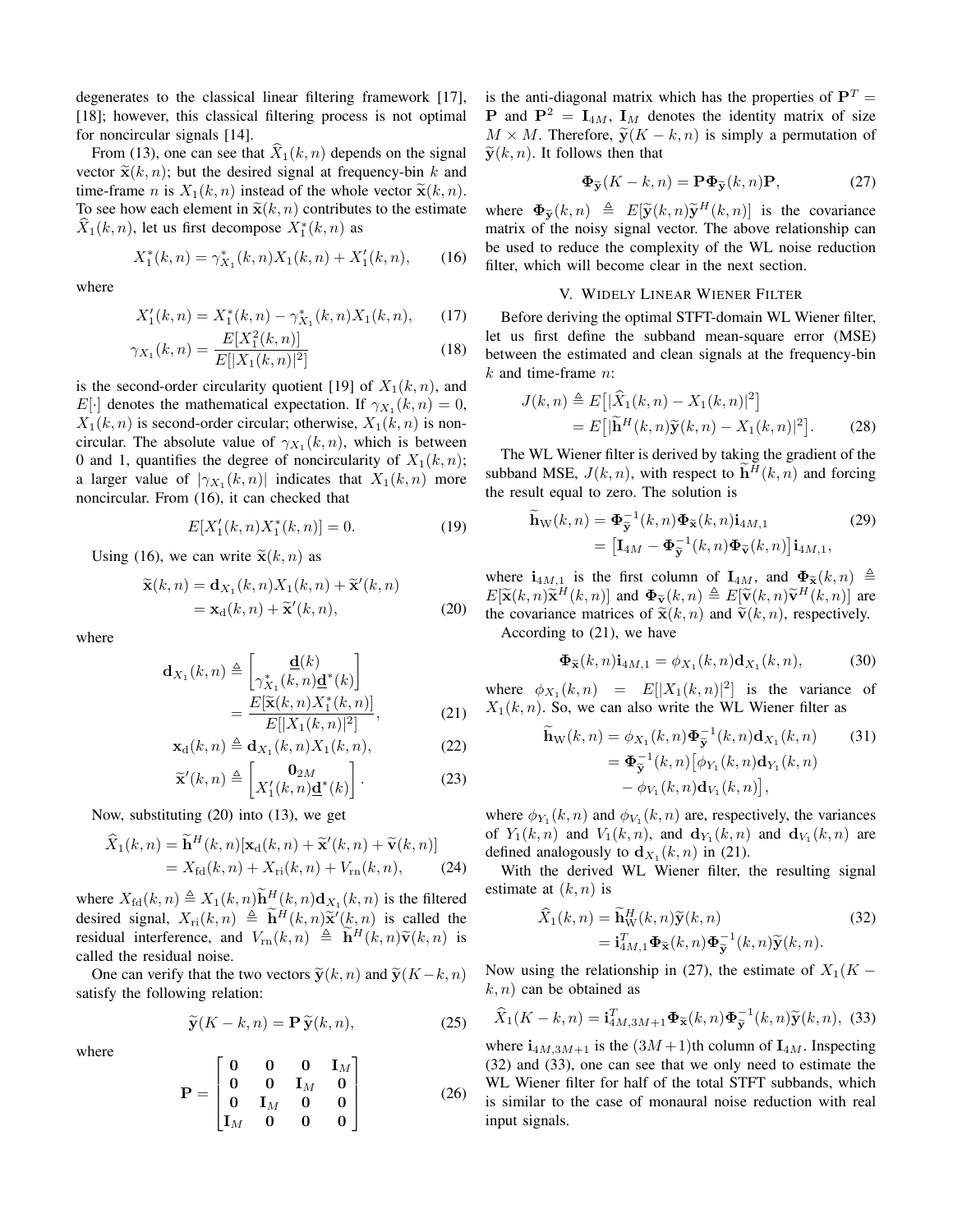

Fig. 1. Performance of the developed WL Wiener filter (solid) and the filter in [10] (dashed) as a function of the forgetting factor in white Gaussian noise: (a) the fullband output SNR and (b) the fullband speech distortion index.

#### VI. EXPERIMENTS

Now, we briefly evaluate the performance of the developed STFT-domain WL Wiener filer using experiments. For comparison, the filter developed in [10] is also evaluated. The experiments are configured using the room impulse responses measured at Bell Labs Varechoic Chamber [20], [21]. We consider a moderate reverberation condition with the reverberation time  $T_{60}$  of approximately 0.24 s. An equispaced linear microphone array with 8 omnidirectional microphones is configured: the first sensor is located at the position (3.037, 0.500, 1.400) (in meters) and the last sensor is place at (3.737, 0.500, 1.400), the spacing is 0*.*1 m. To simulate a moving source, we play back some speech signals from the TIMIT database [22] and change the position of the source every 4 seconds among positions (1.337:1.000:4.337, 1.938, 1.600) (forth and back). The microphone signals are generated by convolving the source signal with the corresponding impulse responses and white Gaussian noise is then added to the convolution results to control the input signal-to-noise ratio (SNR) to be 5 dB. All the signals are resampled from the original sampling rate to 8 kHz. Note that in this paper we put aside the influence of noise estimation on performance and compute the covariance matrices directly from the noisy and noise signals using a recursive method with the two forgetting factors  $\lambda_y = \lambda_v$  [23].

Both the fullband output SNR and speech distortion index [6] of the developed WL Wiener filter and the filter in [10] are plotted in Fig. 1. We observe that both filters are able to improve the output SNR considerably, but with some distortion being added into the speech. Comparatively, the WL Wiener filter developed in this paper can yield better performance, i.e., higher output SNR and smaller value of the speech distortion index when the forgetting factors are properly chosen. It is interesting to notice that the developed WL filter requires only half the number of microphones for obtaining a similar performance achieved with the method in [10].



Fig. 2. The PESQ score of the developed WL Wiener filter (solid) and the filter in [10] (dashed) as a function of the forgetting factor in white Gaussian noise. (a) The PESQ score for the left-channel enhanced speech. (b) The PESQ score for the right-channel enhanced speech.

Fig. 2 plots the perceptual evaluation of speech quality (PESQ) [24] scores of both the developed WL Wiener filter and the filter in [10] as a function of the forgetting factor,  $\lambda_{\nu}$ . Since the PESQ standard does not support complex signals, we take the left- and right-channel outputs from the enhanced complex speech signals and compute the PESQ scores separately. It can be observed from Fig. 2 that the PESQ score first increases with  $\lambda_y$  and then decreases. Comparatively, the WL Wiener filter developed in this work achieves a higher PESQ score than the method in [10]. Based on the results in Fig. 2, Table I gives the difference between the maximum PESQ scores that are achieved with the two WL Wiener filters with properly chosen forgetting factors.

TABLE I DIFFERENCE BETWEEN THE MAXIMUM PESQ SCORES OF THE DEVELOPED WL WIENER FILTER AND THE FILTER IN [10].

| М     |      |      |      |
|-------|------|------|------|
| Left  | 0.12 | 0.09 | 0.06 |
| Right | 0.18 | 0.13 | 0.10 |

To visualize the preservation of the sound spatial information, we computed the cross-correlation function (CCF) between the signals at the two output channels (estimating the signal of interest from the first and 5th microphones) every 128 ms. The CCFs are computed using a short-time average method as in [6]. The contours of the time-varying CCFs of the clean, noisy, and two enhanced signals are plotted in Fig. 3, where 8 microphones are used, i.e.,  $M = 4$ , and value of the forgetting factors for the method in [10] is 0*.*89 and that of the developed Wiener filter is 0*.*92 (the value is chosen according to the maximum output SNR that the respective filter can achieve as in the previous simulation). In Fig. 3, the maximal value of the CCF at each time can be seen as the current position of the moving speech source. At the presence of noise, one can note that the sound spatial effect has been dramatically modified. From the third and bottom traces in Fig. 3, One can